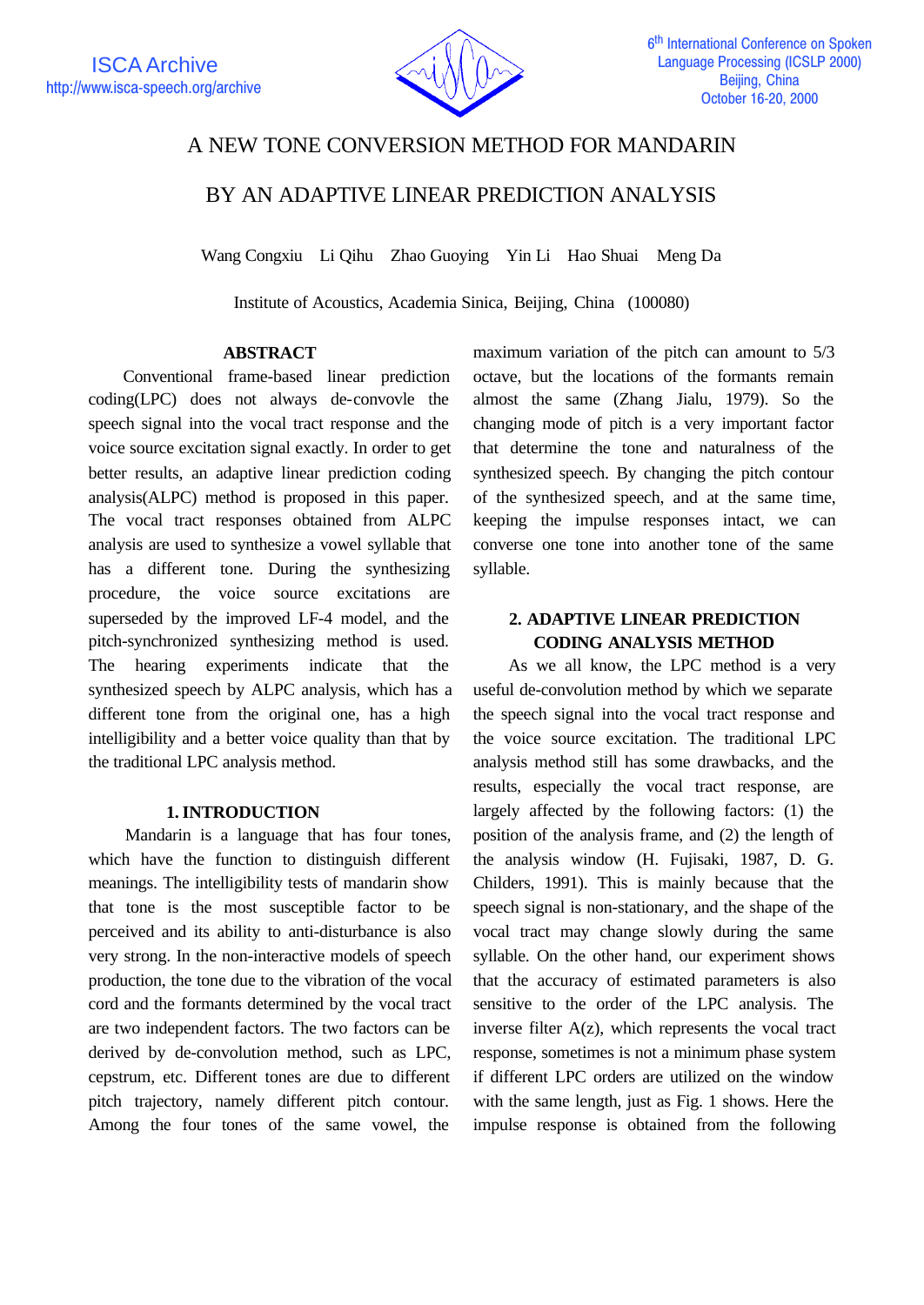equalizations. And the procedure is similar to that seeking the coefficients of the LPC cepstrum.

$$
A(z) = \frac{1}{1 - \sum_{k=1}^{P} a_k z^{-k}}
$$
 (1)

 An all-pole filter has an infinite impulse response, and here we use h(n) to represent the timedomain impulse response of the vocal tract. We get,

$$
A(z) = \sum_{n=1}^{\infty} h(n) z^{-n} \qquad (2)
$$

Thus, we have

 $\sqrt{ }$ 

$$
\frac{1}{1 - \sum_{k=1}^{P} a_k z^{-k}} = \sum_{n=1}^{+\infty} h(n) z^{-n}
$$
 (3)

 By comparing the two sides of equation (3), we can get following relation between the time-domain impulse response  $h(n)$  and the coefficients of the linear prediction filter *a<sup>k</sup> .*

$$
h(1) = 1 \qquad (n = 1)
$$
  
\n
$$
h(n) = -\sum_{\substack{k=2 \ k \neq 2}}^{n} a(k)h(n-k+1) \quad (1 < n \leq P+1) \quad (4)
$$
  
\n
$$
h(n) = -\sum_{\substack{k=2 \ k \neq 2}}^{P+1} a(k)h(n-k+1) \quad (n > P+1)
$$

Thus, from equation (4), we can get the timedomain impulse response. Fig. 1 shows the impulse responses of different LPC orders of the same window from the same start-point of vowel /a:/, and the start-point is an arbitrary one. The syllable, which has a falling-rising tone, is pronounced by a young female. The sampling rate is 11.025 kHz, the Hamming window is used, and the window length is 300. The signal is pre-emphasized before LPC analysis, and the LPC order is 12, 14, 16, and 18 respectively.

 From Fig 1, we can see that among the four different LPC orders we chose, the impulse response



Fig 1 The impulse responses of different LPC orders of the same frame

(solid:  $R=12$ , dotted:  $R=14$ , dashdot:  $R=16$ ,

dashed: R=18, R is the order of LPC analysis) of the vocal tract converged only when the LPC order is equal to 16. And so we can conclude that the results of LPC analysis are sensitive to the LPC orders. Unfortunately, the LPC order that offer desirable results does not remain the same. It changes among the same syllable, and with no obvious rule.

 Just as the above shows, sometimes, the impulse response does not decrease to zero with time on, and this does not fit to actual situations. Even a single of this kind of impulse response will deteriorate the quality of the synthesized speech when it is used to synthesize speech. Our synthesis experiments show that if the impulse response decrease quickly, the convolution of the prediction residual signal and the impulse response will fit the original signal with little difference. So we can conclude that if the time-domain impulse response decrease quickly, the vocal tract response and the voice source excitation can be said to have been deconvolved well.

 Based on the above analysis, we proposed an adaptive linear prediction method. Here, 'adaptive' means that both the frame length and the LPC order can be changed during the analysis process, until an ideal result is obtained.

In order to describe the decreasing rate of the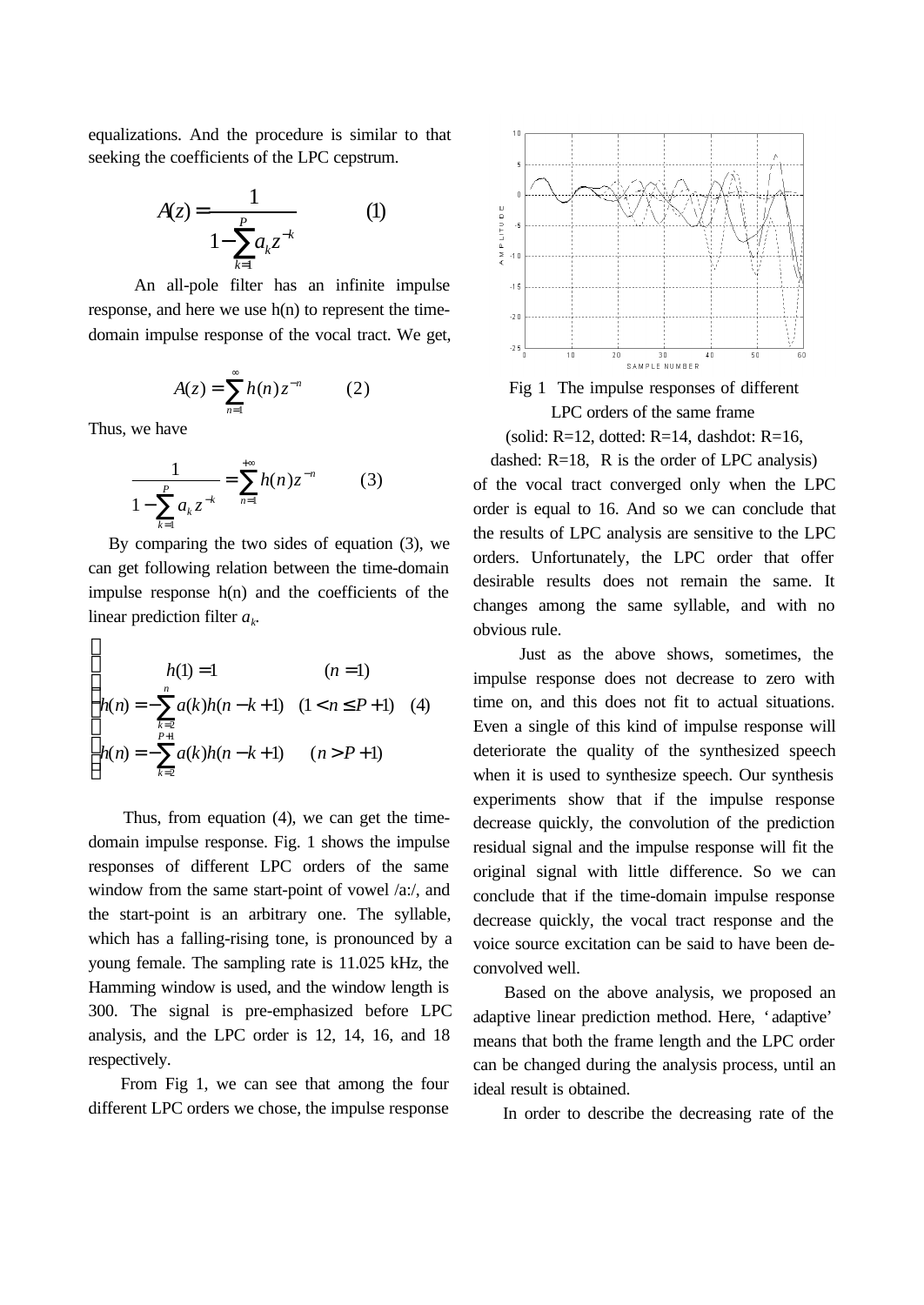impulse response of the vocal tract, we give the following definition, the tail-head-ratio (THR).

$$
THR = \frac{\sum_{i=0}^{L-1} abs(h(N-i))}{\sum_{i=1}^{L} abs(h(i))}
$$
 (5)

In equation  $(5)$ ,  $h(n)$  is the impulse response of the vocal tract. It is cut from the first one to the length of N. If the THR of a speech frame is less than a given threshold  $THR_0$ , we can think that the de-convolution results meet our needs.

 The following Fig. 2 is the flow chart of the ALPC analysis. Before this process, the S/U/V segmentation of the speech signal is made, and only the voiced part is processed. The analysis need not to be pitch-synchronized, for the parameters that represent the shape of vocal tract change slowly during the same syllable.



Fig. 2. The flow chart of ALPC analysis

#### **3. TONE CONVERSION**

#### **3.1 Voice Source**

 An accurate voice source excitation model is essential if we want to synthesize syllables with high quality. Much of our emphasis is put on seeking a qualified voice source. There are several good voice excitation models, such as the LF-4 derivative voice excitation model and its improved forms (R.Carlson,1989, G. Fant, 1993, D. H. Klatt, 1990), and the 6th polynomial model used by Milenkovic to approach the glottal waveform (P. H. Milenkovic, 1993). We choose the LF-4 voice source model as the excitation signal to supersede the prediction residual, because it has a set of parameters with definite physical meaning, and the parameters can be easily controlled. A little difference from the original model, we use the time domain parameters, namely  $t_p$ ,  $t_e$ ,  $t_a$  and  $t_c$ , directly. These four parameters can be automatically estimated from the inverse filtered speech signal(Helmer Strik, 1998). In order to simplify the computation, the negative maximum value, *E<sup>e</sup>* , is also used as a parameter. The parameters of the LF-4 model is not only related to different speaker types, such as adult male, adult female, and children(R. Carlson,1989), but also related to different voice types, such as modal voice, vocal fry voice and breathy voice( D. G. Childers, 1995). And to some extent, these voice source parameters also represent the 'individuality' of the speaker.

 Besides the LF-4 model, we add some high frequency noise with low amplitude, for the speech signal is hard to be divided into the generally used two groups: voiced and unvoiced. Even the absolute voiced frame with a definite period has nonperiodical characteristics in its high frequency end. The speech coding research, such as MBE, also proves this.

#### **3.2 Tone Model**

 There are totally four basic types of tone in Mandarin, the high and level tone, the rising tone,